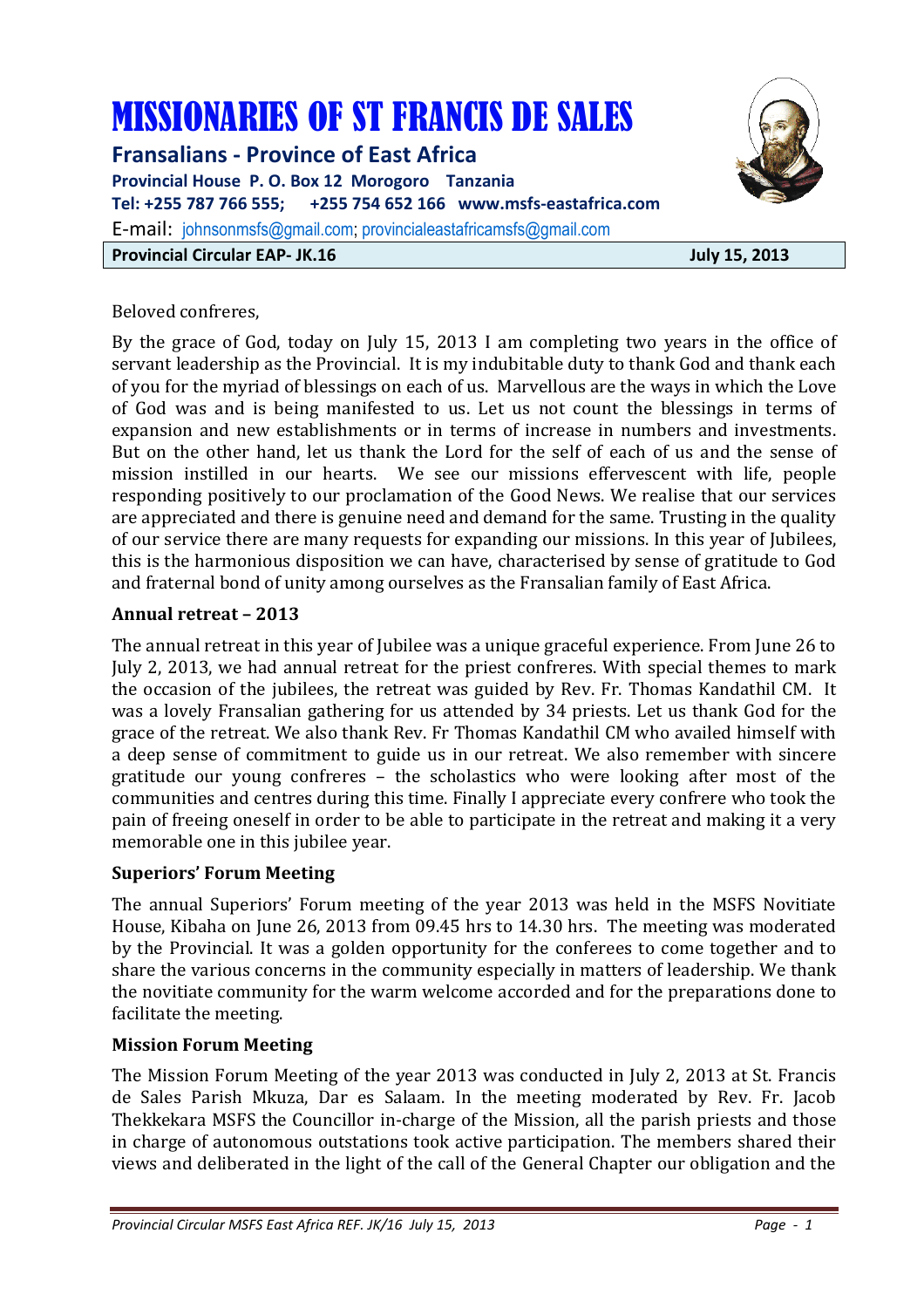possibilities of contributions that are unique to Fransalians. We also thank the MSFS Community in Mkuza for hosting the meeting.

The dates and venue of other Forum Meetings will be made known soon.

# **Canonical Visitations**

Prior to these visitations I had a meeting with **His Eminence Polycarp Cardinal Pengo** the Archbishop of Dar es Salaam. He was very much appreciative of the active and effective missionary presence of our confreres in both the parishes. When His Eminence asked me if we have some more Fransalian Priests to work in his diocese, I could answer only with a silent smile and a sigh of resignation. As part of the visitation I had also meeting with the parish leaders of both parishes. They are very confident in the pastoral and administrative works of our confreres. They expressed the gratitude to the congregation for taking up ministry in their parishes. The only complaint that the faithful had to the Provincial was that number of priests in the parishes is not enough. They said:

 *Our Fathers have too much work!* 

# **Our Lady of Compassion Parish, Mji Mpya Relini, Dar es Salaam**

The canonical visitation to Mji Mpya Parish was conducted from June 8 – 10, 2013. MSFS started the ministry at Mji Mpya out station in the year 2008 and later it was raised as a parish and was entrusted to MSFS. The manner in which the overall development has taken place is astounding. The parish now consists of 66 BCCs in five Centres – some of which are eligible to be declared as new parishes. The newly constructed church and the presbytery are telling examples of the united efforts of the Catholic community of Mji Mpya. Until recently our confreres were staying in a rented house with very limited facilities. A few measures are taken to achieve self- reliance in matters of finance. Yet they are far from being able to meet the actual demands of the time. The edifying engagement of women religious in the parish adds strength to the Catholic presence. The parish is in need of further infrastructure such as office, hall, washrooms etc. Through the initiative of our confreres we have obtained a plot of land in *Bomba Mbili* – one of the out stations where we plan to start a school as part of the apostolate of the congregation. The parish is now being served by Fr. Sunny Mattathil as the Parish Priest and Fr. Innocent Ngowi as the Assistant Parish priest.

# **St. Francis de Sales Parish, Mkuza, Dar es Salaam**

It was with the establishment of the MSFS Novitiate in Kibaha, Dar es Salaam, in the year 2000 we had the first effective opening of our presence in the Archdiocese of Dar es Salaam. From that time our formators from the Novitiate community started rendering services in the outstation of Kibondeni under the Tumbi Parish. In the year 2004, it was raised to an independent parish under the patronage of St. Francis de Sales. Today the parish has nine Centres, with 73 BCCs and two Prayer Centres. At last one of the outstations can be soon raised to a new parish. The fast growing catholic population has necessitated the construction of a new spacious church. The parish has already an office and presbytery. The setting up of clean drinking water system for the public and the modern toilet facilities are unique achievements for the parish. With the fast growing ecological garden and the pictorial presentation of the history of salvation along the compound wall gives the church campus a very admirable look. The dedicated work of women religious in the parish apostolate as well as in the Fransalian Mission School in Mkuza is a big blessing for the faith formation. The parish is now being served by Fr. Mathew Chavely as the Parish Priest and Fr. Joseph Vettukattil as the Assistant Parish priest.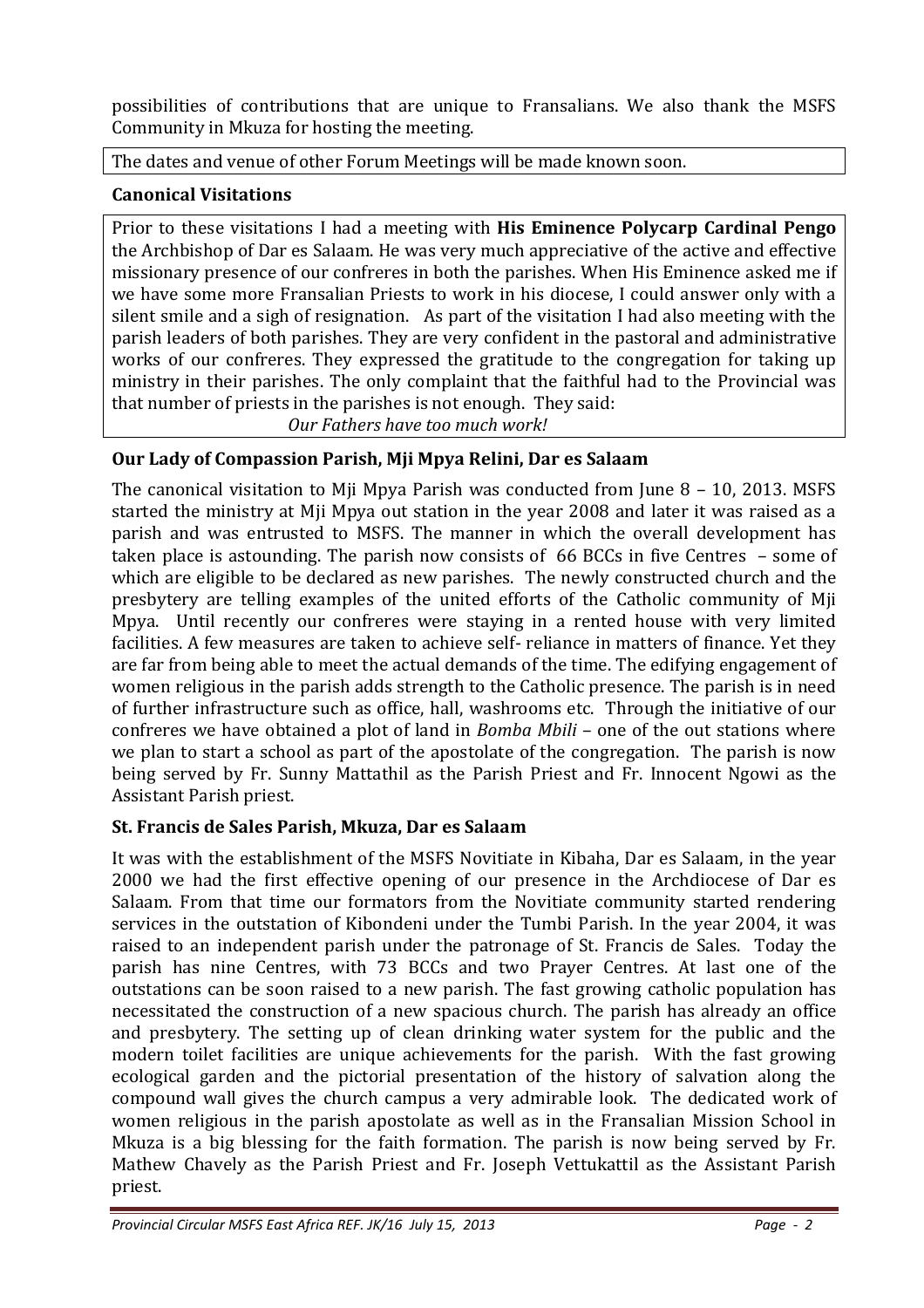## **Initiation to the Novitiate**

On July 9, 2013 nine pre-novices from four MSAF units, were initiated into the canonical novitiate in a simple ceremony officiated by Fr. Johnson Kallidukil, the Provincial. The presence of all the confreres from Dar es Salaam Apostolic community added joy to the occasion. The new Novices are:

SOUTH WEST PROVINCE (Chad – Cameroon Mission)

- Leandre Francky Senguena (Cameroon)
- Philippe Roland Menounga Mbolo (Cameroon)
- Chiabi Titus Tosam (Cameroon)

NAGPUR PROVINCE (Mozambique Delegation)

- Desiderio Joao Deveriasse (Mozambique)
- Isac Gaspar Pedro (Mozambique)

NORTH EAST INDIA PROVINCE (Southern African Region)

Herke Heita Nande (Namibia)

#### EAST AFRICA PROVINCE

- Alexander Thomas Wambua (Kenya)
- Edward Azigard Mgagi (Tanzania)
- Victor Muia Mutuku (Kenya)

However two pre-novices from Chad could not reach on time due to difficulties in getting in visa. The matter is being processed and we hope they are expected to join the Novitiate on July without affecting the canonical requirements: They are:

- $\blacksquare$  M' Toudjiel Abba (Chad)
- $\frac{1}{\sqrt{2}}$  Madjita Tanibe Anniversaire (Chad)

Together with Fr. Antonysamy Sebastian the Director of Novices, we wish all our new Novices, a very grace-filled time of novitiate.

#### **First Profession**

On July 14, 2013 during the Solemn Eucharistic Celebration officiated by His Excellency Archbishop Francisco Montecillo Padilla the Apostolic Nuncio to Tanzania nine MSFS Novices made their First Religious Profession and one of the scholastics made the Final Profession. Thus the newcomers in our Fransalian religious family are:

*South West India Province / Chad – Cameroon Mission* 

- ▶ Bro. Boris Nixon M MSFS
- > Bro. Etaba Bivina Emmanuel Cyrille MSFS
- > Bro. Nguimatio Peygres Senghor MSFS

*East Africa Province* 

- > Bro. Ambongo Orengo Joseph MSFS
- > Bro. Kisseka Joseph Walugembe MSFS
- > Bro. Lubega Aloizio Gonzaga MSFS
- ▶ Bro. Musugu Denis MSFS
- ► Bro. Remijus Danda MSFS
- Bro. Wasswa Brian MSFS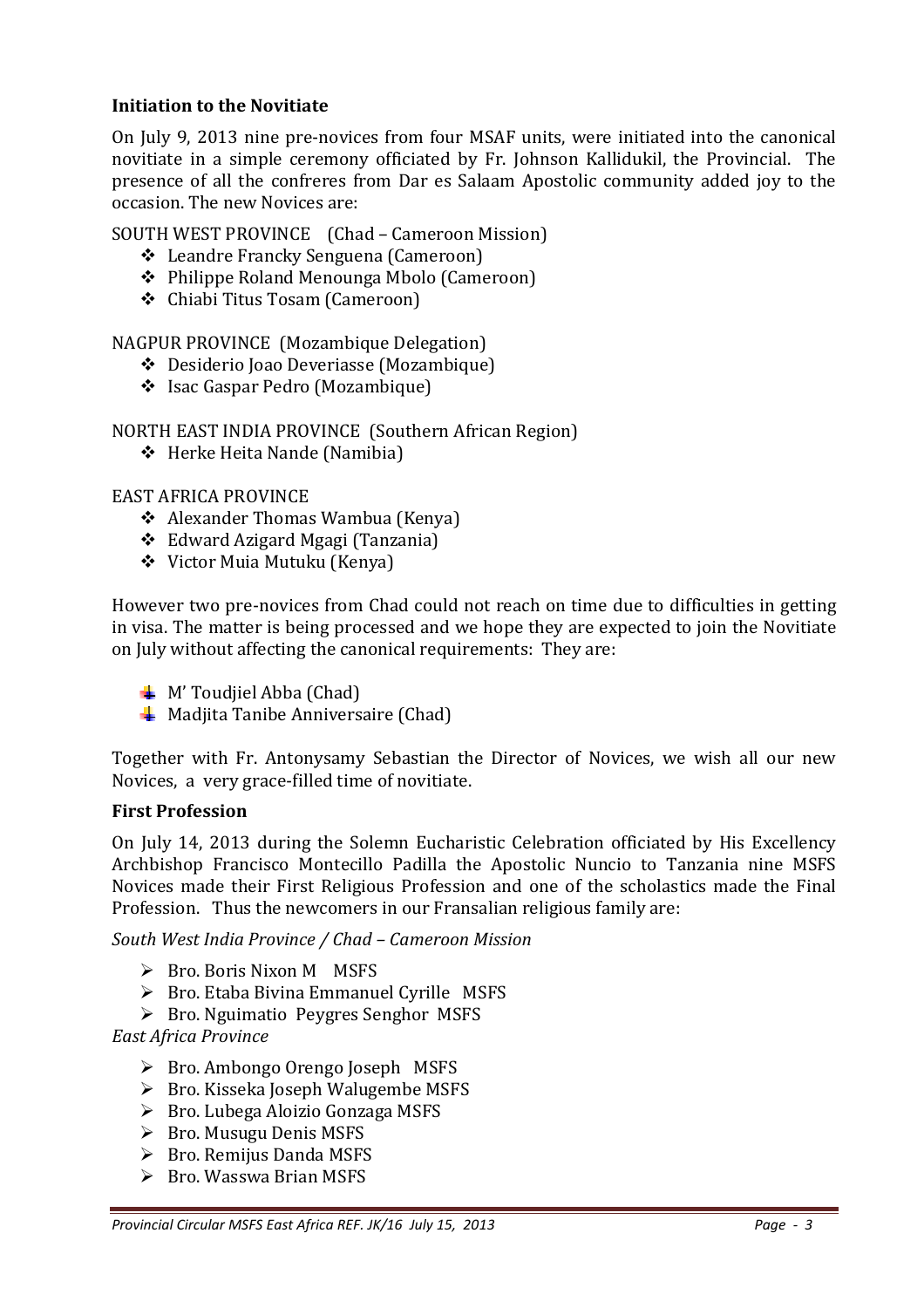We whole heartedly welcome these young confreres to the Fransalian Religious family. Dear young confreres, we admire your daring step to be religious and missionary in this world that offers you more challenges than support to the way of life you have chosen. May the Lord who has begun the good works in you bring it completion.

# **Final Profession Bro. Clement Sudhakar MSFS**

On the same day July 14, 2013, and during the same liturgical celebrations, Bro. Clement Sudhakar MSFS made his Final Profession. We express our hearty congratulations to Bro. Clement for this decisive step of making the final commitment to the Lord. May the Spirit of the Lord accompany you in a very closer manner in enabling you to do what God wants of you in the Church and in the Congregation.

## *Special Thanks:*

## **Apostolic Nuncio: His Excellency Archbishop Francisco Montecillo Padilla**

As you may remember it was on May 5, 2013 there was the bomb attack in a public Catholic liturgical gathering in Arusha. His Excellency Archbishop Francisco Montecillo Padilla the Apostolic Nuncio to Tanzania also was present in the function. It was a big shock to the entire community of people of good will irrespective of each one's faith background. On June 25, 2013 while addressing the Tanzanian Episcopal conference and the gathering of Religious Major Superiors and representatives from various Catholic Associations, in Dar es Salaam, the Archbishop said:

*I am not afraid. In fact after the event in Arusha I am more interested in participating in public liturgical celebrations. It has made my faith strong!* 

The Fransalian Family in East Africa and the parish community of St. Francis de Sales Parish Mkuza express our deep sentiments of gratitude to the Apostolic Nuncio. He has proved himself to be a true ambassador of our Holy Father Pope Francis who is *not afraid*!

#### **Diaconate Ordination**

Bro. Clement Sudhakar MSFS is promoted to receive the Diaconate Ordination. God willing he will be ordained Deacon on July 18, 2013 at St. Charles Luangwa Parish Bukene by His Grace Most Rev. Paul Ruzoka the Archbishop of Tabora.

## **Promoted to Frist Year of Philosophy**

The following scholastics are promoted to do the First Year of Philosophy formation program at LCI, Arusha. We wish them all the best.

- Bro. Ambongo Joseph
- Bro. Kisseka Joseph
- Bro. Musugu Denis
- Bro. Remijus Danda

■ Bro. Lubega Gonzaga

 $\blacksquare$  Bro. Wasswa Brian

## **Jubilee of Itaga Parish 100 Years!**

The Catholic Parish of Itaga under the patronage of St. Antony of Padua in the Archdiocese of Tabora, Tanzania is celebrating the grace filled 100 years of its life of faith. The Jubilee year was opened on June 9, 2013 with the Most Holy Eucharist presided over by His Grace Most Rev. Paul Ruzoka, the Archbishop of Tabora. This day was preceded by nine days of Novena to St. Antony. On the day of the opening of the Jubilee 315 persons – young and old received the sacrament of confirmation. A special Jubilee Cross was blessed. This cross would be circulating in all the outstations/ Small Christian communities/ families etc during the jubilee year. There was also the blessing of the Jubilee Memorial Open Air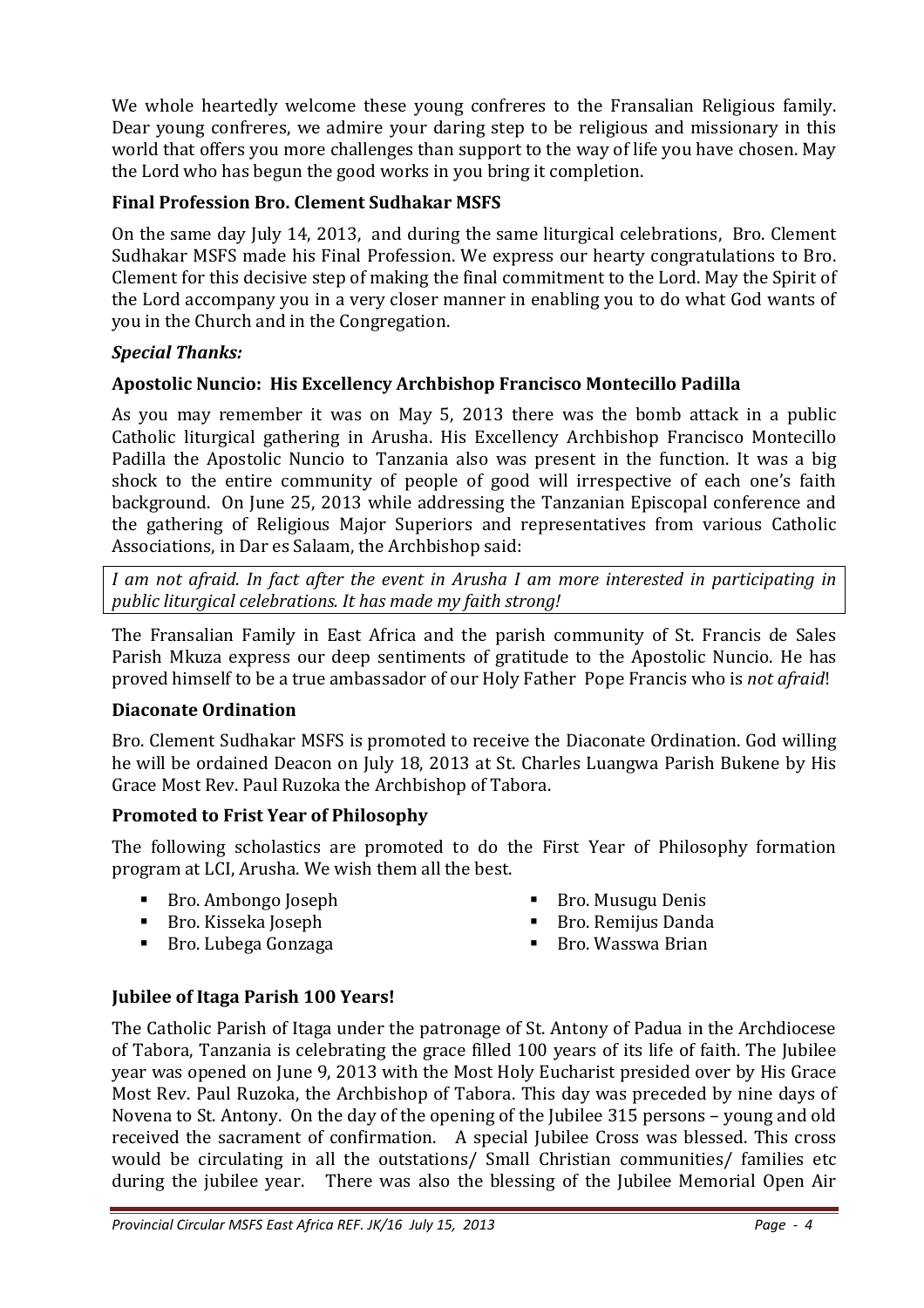Stage in the premises of the church. The concluding Jubilee celebration is scheduled to be held in June 2014.

## *Report from Fr. Tomychan Perumanoor MSFS the Parish Priest Itaga Parish*

# **Greetings from Bro. Kenneth Maina in Bangalore, India**

Bro. Kenneth Maina MSFS reached India on May 30, 2013. And is now perusing his studies at Dharmaram Vidya Kshetra, Bangalore. He sends his greetings and thanks to all. He wrote recently. Here are some excerpts from his letter.

*... Regarding my studies, all is well. I fully attend the L. Ph classes and partially the MA classes due to the fact that both classes run simultaneously. The MA is more class-study oriented whereas the L. Ph is more of research oriented so my schedule is really tight. I am doing my best though time seems to be quite insufficient given the high academic demands that I have. Nevertheless, I am optimistic - please pray for me.*

*I am in touch with Fr. Jose Eriyanickal my local Superior and fathers in Suvidya, IIS and Vinayalaya. Fr. Vincent the Provincial of Pune calls me and encourages me often. …………I wish to inform you that Fr. Antony Mookenthottam MSFS has consented to be my spiritual director during my stay here in India. I am also in touch with Fr Josephat Bududu (from Tabora) and Fr Emile Amougou MSFS (Cameroon) who are doing their studies at Indian Institute of Spirituality. It was a matter of great joy to meet Bro Fabian and Bro Godwin in Suvidya.* 

*Please give my loving greetings to all. …… I have found a new home here in India - thanks be to God…* 

We wish Bro. Kenneth Maina all the blessings for this new task entrusted to him. His new address will be:

Bro. Kenneth Maina MSFS Post Graduate Phil Department Dharmaram Vidya Kshetram Dairy Circle, Hosur Road Bangalore 560029, INDIA tel +919164281879 (India). +255687706255(Airtel Tanzania )

# *Good thief is not only a biblical character!* **Fr. Tomychan Perumanoor shares:**

*On May 22, 2013 evening we had the liturgical celebration of the renewal of vows of Bro. Amal Paul MSFS at Ipuli, Tabora. I was the delegate to receive the vows. That evening after the function around 21.15 hrs as I was returning to the Itaga Parish from Ipuli, at a particular point where was there was a diversion, I was stopped by some thugs who had already blocked the way by creating some hindrances – mud road, lonely area, semi thick forest, almost dark night I was alone in the car! They flashed torch on my face and asked to stop the car and get out. Started with a strong bang on my head with a pole. Asked me to lie down on the ground – while they searched the car and my body for money and valuables. I acted very discretely and cooperated with them. They found cash – Tanzanian Shillings worth less than US\$ 20.00; mobile phone, chargeable torch, my spectacles, ring rosary, car key and what not… One of them wanted to lay his mighty hand on me again for anger of not getting enough. Other one prevented saying. "Do not do that, he is a priest" This scene of being prostrate on the ground lasted almost an hour. Then came from the opposite side a few trucks, one after another. Then I was asked to get into front seats of the car and lie down. I squeezed myself to the width of Toyota Pickup and with slightly raised head observed for another hour the robbery scenes around 30 meters from my car, in the blurry moon light with occasional flashes from the torch. There was also someone closely observing me if I would raise my head or make any signs to alert the police. By 23.15 hrs they had finished their*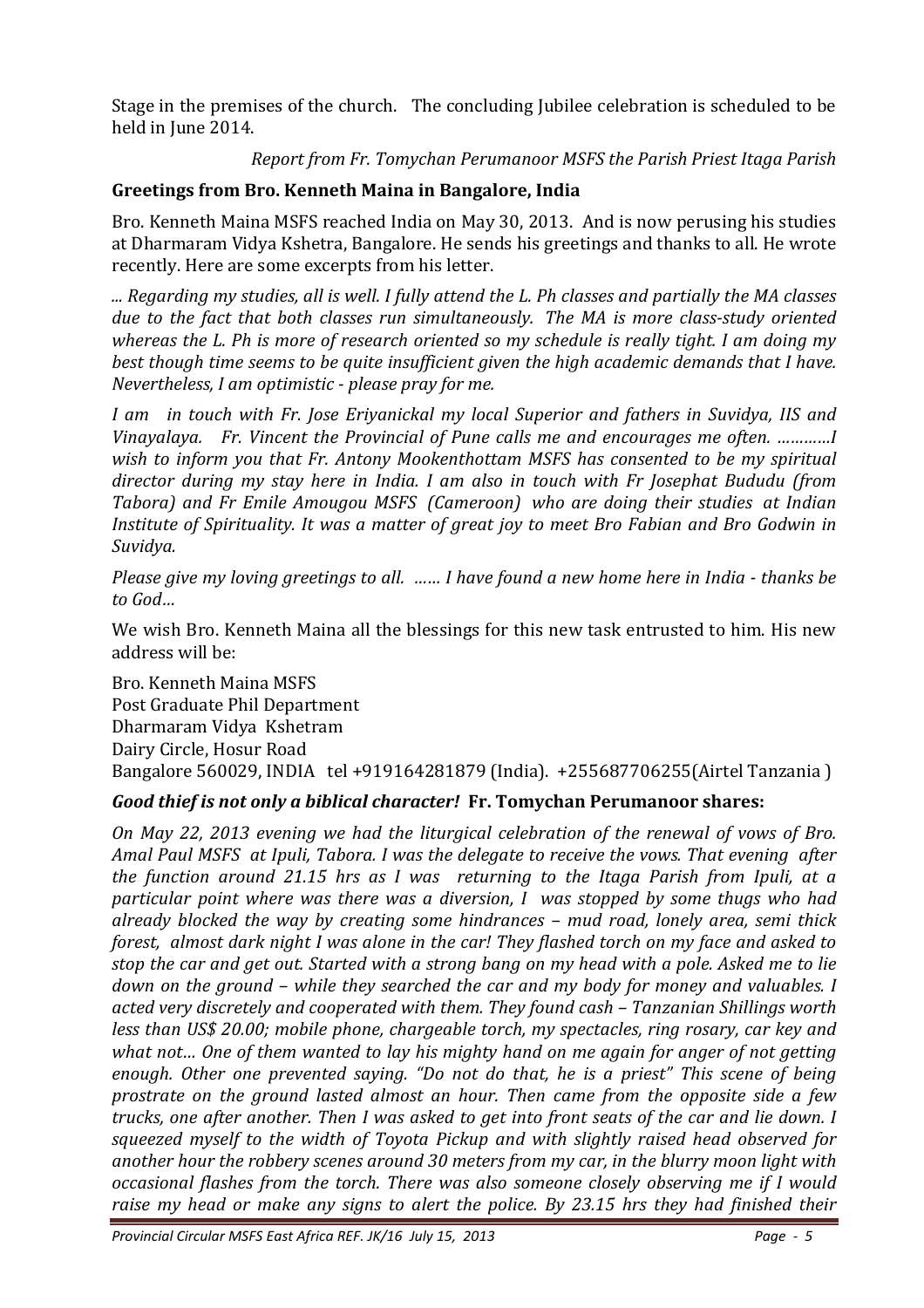*mission of getting from the trucks whatever was possible and they decided to stop the operation for the night. (Everyone has the right to take rest!) They asked the guys in the truck to remove all the blocks on the road and throw them far from the road. Then it was the time of my release, at last! They gave me back the SIM card of the phone the phone they retained; gave back the gold rosary ring telling "you need it for prayer". They kept the car key on the bonnet and asked me to take the car and go. While starting the car, I noticed that I cannot drive without the spectacles. So I made a request to them for the same. They obliged. Good and noble robbers! As a good and very docile prey, they must have appreciated me and they let me go first, while the trucks were still waiting. Around midnight I reached the presbytery in Itaga ……* 

*My dear friends, I believe in the power of prayer. I know many people are praying for me and for all of us missionaries here. Recalling to mind those moments of confrontation, it is very agonizing. But this does not bring down my missionary enthusiasm. Somehow, I had the inner courage and strength and deep faith that God is with me. I thank everyone who showed concern and prayed for me.* 

## *Fr. Tomychan Perumanoor MSFS*

Fr. Tomychan is now 23 years in Tanzania! Four years as a scholastic and 19 years as priest. It was for the first time he was experiencing such a thing. Let us thank God for the safety given to him by God. My dear confreres and friends! It is not always in our capacity to control the actions of others. But I believe it is always in our capacity to regulate our reactions to those actions. The manner in which Fr. Tomychan conducted himself very prudently in that situation is a very clear example of the same. As we have said, *pole sana* (our sympathies) to him, let us continue to pray him and for all of us that we will always experience the guiding hand of God in our life and ministry.

## *Our God is powerful!* **Another Robbery attempt ripped to shreds**

As early as 02.30 hrs on Monday May 20, 2013 a gang of around 15 persons broke into the office of St. Francis de Sales Mkuza Parish – in spite of the security guard, and compound wall. Soon one of the faithful – a neighbour – a good Samaritan - who noticed something strange in the parish compound alerted the neighbours in mobile phone and the news spread very fast. In fifteen minutes as the robbers were still in operations police force many in number rushed to the compound with continuous gunfire. The robbers ran for life. Our confreres in the parish were ardently praying in the community chapel expecting the robbers to reach the presbytery any moment! After things became quiet they noticed that from the parish office cash worth 3.1 Million Tanzanian shillings (US\$ 1,500/- ) was taken. The whole office was in a mess. All were happy that our fathers were safe and no one was hurt. In the same morning there was thanksgiving Eucharistic celebration officiated by Fr. Mathew Chavely the parish priest. (Give thanks God in all circumstances… cfr. I Thess. 5:18) Many people participated in the Mass, as hearing of the robbery so many had come to parish even before the dawn to say "*pole sana*" (expression of sympathy) to our priests.

Any way around 10.00 hrs the entire money that was said to be lost, was found in a carry bag in the cemetery beside the presbytery. Poor Robbers! Along with the currency with 3.1 Million T. Shillings they also grabbed the coins weighing around Kg.20! Everything was put together in the bag and while jumping the compound wall they had to abandon *the fruit of their labour*, in order to save their lives. Unfortunately it is in the *robbery rules and regulations* that the booty must be put together and must be carried by only one person who is designated for the same task; later it would be divided and each one will get a share according to one's status in the gang.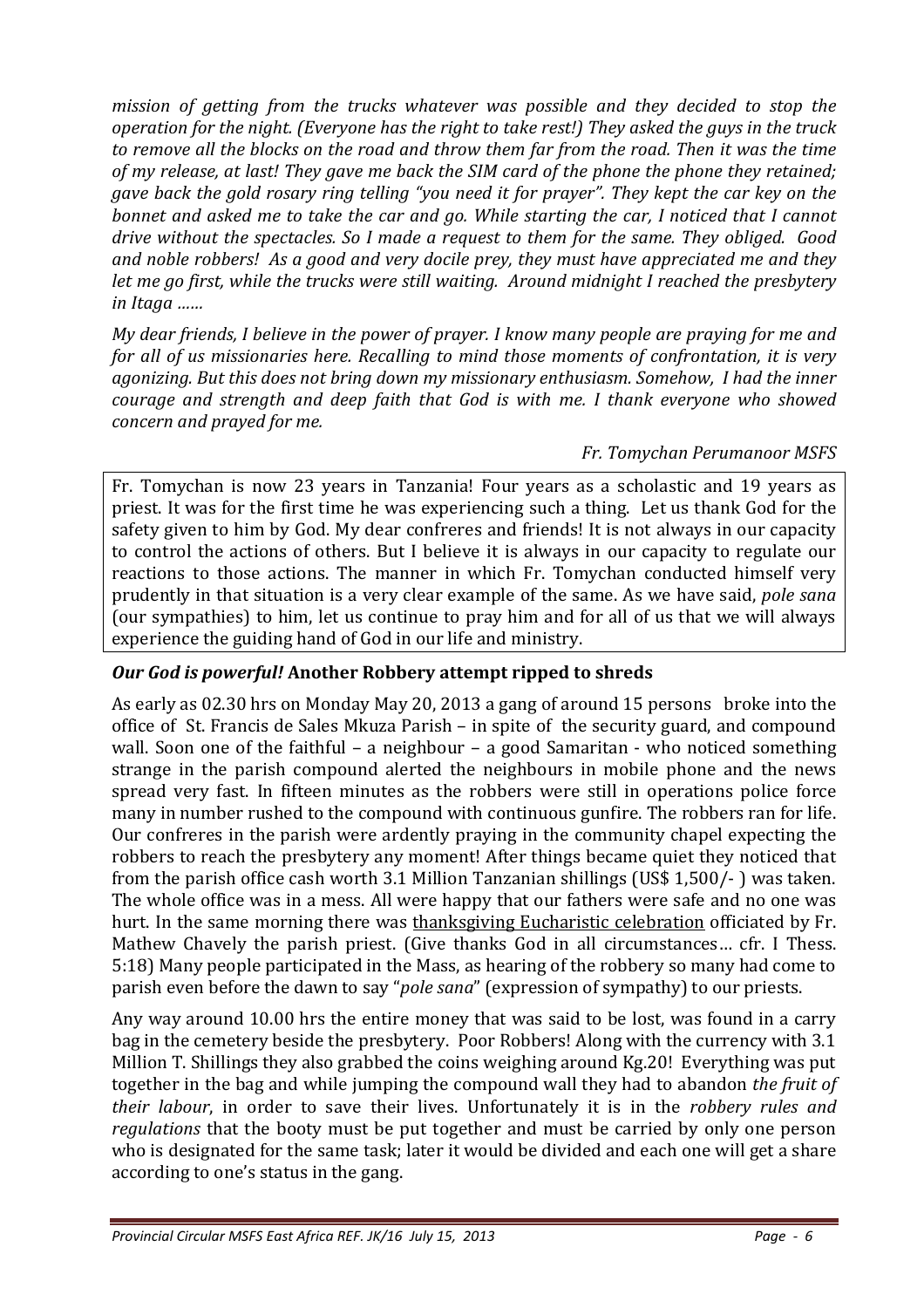Hearing of this Good news of getting back the lost money an old woman acclaimed with a sense of victory: *Our God is powerful! May Jesus be praised!* Lesson: Do not complain to God about what you lost; thank God for what you still have!

## **Home holidays**

| Fr. Santhosh Prakshbhavan | From August 6 to October 2, 2013                       |
|---------------------------|--------------------------------------------------------|
| Fr. Soosai David          | From July 22 to September 21, 2013                     |
| Fr. Francis Kallikattu    | From August 5 to October 5, 2013                       |
| Fr. Joby Maruthomalayil   | From July 24 to Oct 24 (incl. renewal Program 6 weeks) |
| Fr. Pius Kochuparampil    | From August 2, October 2, 2013                         |
| Fr. Thomas Kochuparampil  | From August 2, October 2, 2013                         |
| Fr. Wilson Packiam        | From July 3 to August 2, 2013                          |
| Fr. Devadoss Francis      | From July 16, 2013 - followed by Studies               |
| Dn Robert Antonysamy      | From July 29 to October 20, 2013                       |

## **The Residence of the General Councillors**

Although in the previous circular I had informed that one of the General Councillors would be residing at SFS Bhavan Peechanikad, Kerala, now the latest plan from the General Administration is different. Three of the General Councillors will be staying at Mermier Bhavan Malkajagiri, AP and one of them at Lumen Christi Institute in Arusha, Tanzania.

## **Welcome to Fr Agnelo Fernandes MSFS**

Our beloved Superior General writes: Fr. Agnelo Fernandes will base himself at LCI Arusha and animate, monitor, evaluate and report on the Apostolate of Mission Forum for all the Provinces from Africa, with special delegated responsibility to all other Apostolates in East Africa Province and other mission units in Africa.

It is with much delight we have received this news from the desk of the Superior General. We extend a warm and hearty welcome to our beloved Fr. Agnelo Fernandes.

#### **Congratulations, Thanks: USA Vice Province Rev. Fr Augustine Tharappel MSFS**

Through the assiduous efforts and with a spirit of patience and perseverance of Fr. Augustine Tharappel and all the confreres concerned, the USA Region was raised to the status of a Vice Province. Fr. Augustine Tharappel has assumed the office on July 3, 2013 as the first Vice Provincial of this new Vice Province. We express our sincere congratulations to Fr. Augustine Tharappel and all the confreres in USA and to the General Administration for this step which is a clear sign of growth and stability.

Besides, we express our sincere gratitude to the USA Vice Province for the good collaboration we have formerly as USA Region and now as Vice Province. We thank for the support they give to us through their prayers, genuine interest in our mission and by sharing with us the proceeds of the mission appeal each year. As we know it involves lot of meticulous planning, organization, travel and sacrificing personal time and energy. *The USA Region / Vice Province does not exist for itself; it is for the Missions; for the mission of the Congregation*. This was the dictum shared by Fr. Augustine Tharappel in our deliberations on the MSFS Mission and Apostolate in USA. May God continue to bless you dear Fr. Augustine and all the confreres in USA.

#### **The New Provincial Administration in Brazil Province**

| Rev. Fr. Bugnon Gilbert Francois : Provincial Superior |                                       |
|--------------------------------------------------------|---------------------------------------|
| Fr. Ladir Brondani                                     | : Provincial Councillor and Admonitor |
| Fr. Eldin Singarayan                                   | : Provincial Councillor               |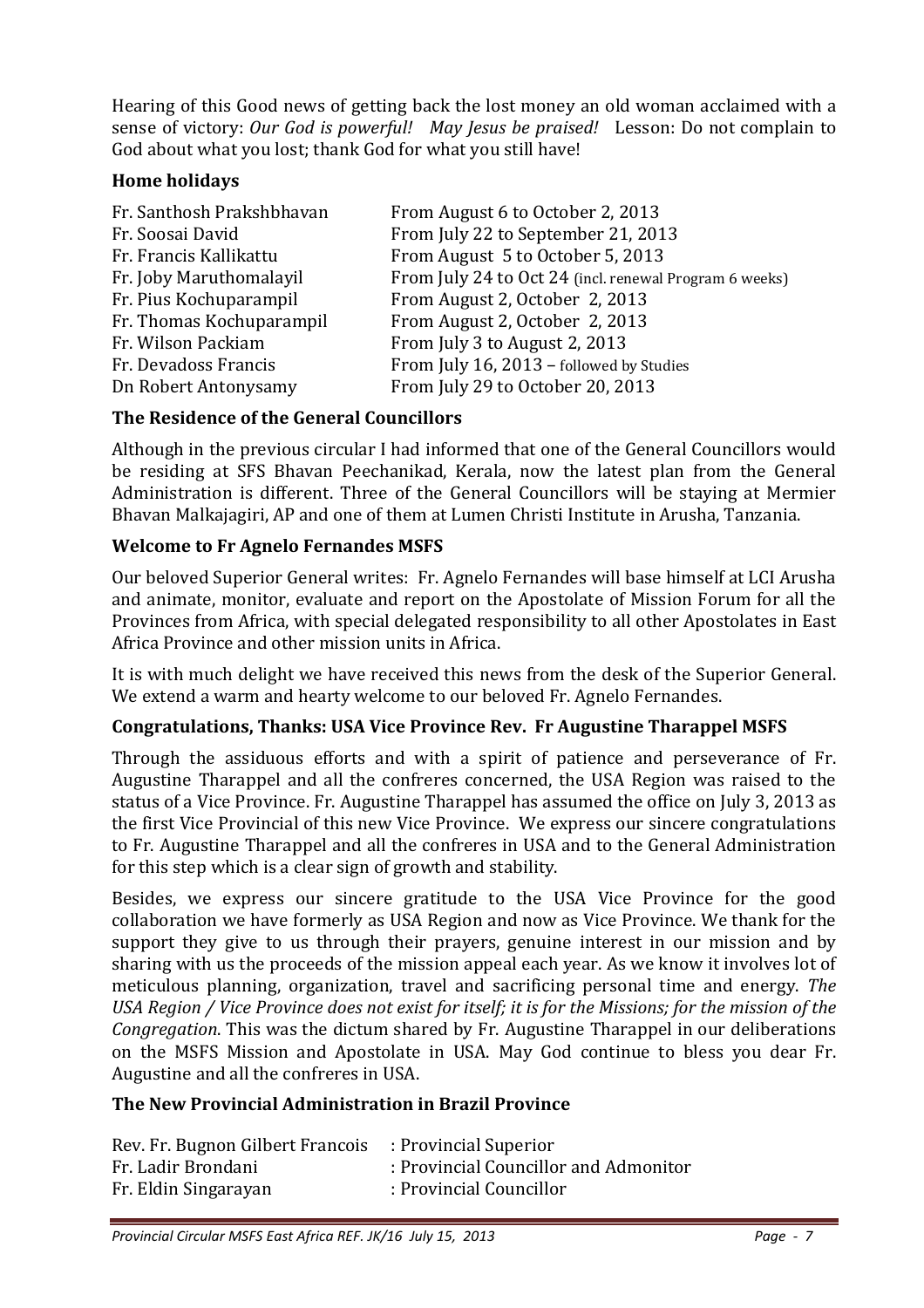Fr. Joao Inacio Rodrigues : Provincial Bursar

*We extend our hearty congratulations and prayerful wishes to the new Provincial Administration of the Brazil Province.* 

**Fr. Thumma Mariadas, our Assistant Superior General is appointed procurator General** to the Holy See. Congratulations dear loving Fr. Thumma!

## **The Forthcoming Jubilee celebrations in our Congregation**

The *Quartoseptcentennial* (175 Years) celebration of the Foundation of our Congregation is scheduled to be celebrated at Province and Inter-Province level in different places as follows:

| • At PIF Level in Suvidya College Bangalore | : September 23, 2013 |
|---------------------------------------------|----------------------|
| • South-East India Province - Trichy        | : October 2, 2013    |
| • North-East India Province, Guwahati       | : October 17, 2013   |
| • Franco-Swiss Province, Annecy             | : October 24, 2013   |

Those Confreres who would be on holidays during this time, and confreres in Europe and India are encouraged to participate in these Jubilee Celebrations - bringing greetings from East Africa.

*Finally we have the 175 Years of MSFS Foundation & 25 Years of MSFS in Africa combined Jubilee Celebrations on October 26, 2013 in Morogoro, Tanzania. His Eminence Polycarp Cardinal Pengo the Archbishop of Dar es Salaam will be the* 

*Main Celebrant of the Thanksgiving Holy Eucharistic Celebration.* 

**His Excellency Archbishop Francisco Montecillo Padilla** the Apostolic Nuncio to Tanzania will be the Chief Guest for the function*. Karibuni Sana! Most Welcome!* 

#### **Fr. Thomas Olickal MSFS needs our prayerful support**

It was with deep shock that we received the news of the health condition of our beloved Fr. Thomas Olickal. He is diagnosed with cancer of the colon and still some tests are going on. The course and method of treatment will be finalized only after the results of all the tests are known. Let us remember Fr. Thomas and pray for him very specially each time we celebrate the Most Holy Eucharist.

The present address is: Fr. Thomas Olickal MSFS Prince of peace Catholic Church 903 East Main Street Whitehouse, Texas 75791 3643. U S A. Phone: +1 903 221 6116

#### **MSFS Jubilee Child: Zambian Mission MSFS PUNE Province venturing to Zambia!**

This is the jubilee Good News that we have that our confreres from Pune Province has decided to start the apostolate in Kabwe Diocese in Zambia. **Fr. S. Amal Arockia Swamy, Fr. Britto Michael Selvam MSFS and Fr. Jude Thadeus Augustine MSFS** are expected to be the pioneers in Zambian Mission. We expect that they will arrive in Nairobi on August 1, 2013. Then for three weeks they move around in our missions in East Africa and on Aug 21, 2013 accompanied by Rev. Fr. Vincent Lourduswamy the Provincial of Pune Province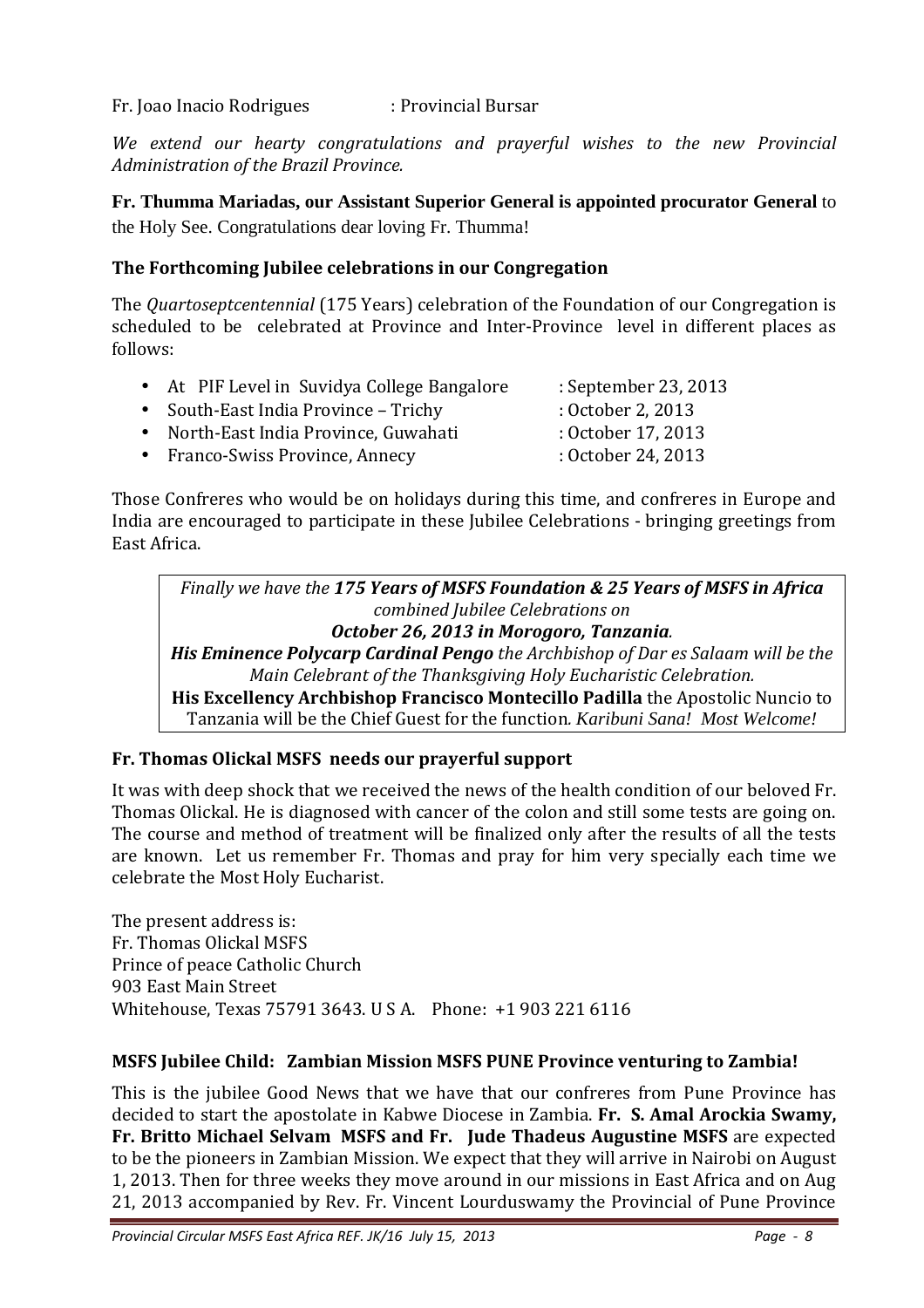they will land in Zambia marking the beginning of another historical event in this year of jubilees. If so, Zambia will be the 9<sup>th</sup> African nation in which MSFS would be working. With the opening of the Zambian Mission MSAF will consist of five units.

We whole heartedly welcome our dear confreres to Africa and wish them every grace and blessing they are in need of. May Jesus the first missionary be their model, inspiration and strength in this task of pioneering mission. Congratulations to dear Fr. Vincent Lourduswamy and all the confreres on this daring step.

# **Appointments/ transfers**

- **Fr Devadoss Francis** MSFS will peruse studies in Mass Media in India. The details of the program will be made known later.
- **Fr. Babu Joseph Kudakkachirakunnel MSFS** is appointed to be on the formation staff of Fransalian Seminary Ndagani Kenya from August 1, 2013

# **Refresher Programs**

 **Fr. Joby Maruthomalayil MSFS** will be attending a renewal program at Sadhana Institute Lonavala Pune India, from Sep 1 – Oct 19, 2013.

# **Visits**

**Rev. Fr. Jose Kumblolickal MSFS** the Provincial Superior of South West India Province will be visiting from July 29 to Aug 5, 2013 on his way back from Cameroon. He will be visiting most of our communities in Kenya, Arusha, Dar es Salaam and Morogoro. We extend to him a hearty welcome and pleasant stay with us.

**Rev. Fr. Josef Giefing** from Diocese of Eisenstaedt, Austria, was with us from June 25 to July 15, 2013. He still cherishes the good memories of working with us for many years and still continues to support our mission in various ways. We thank him for his visit and we welcome him again.

## *Kwa Heri…* **Bye Bye;** *…Asanteni……***Thank you! Fr. Simon Raja and Fr. Antony Rajesh**

It is with deep sorrow and feeling of great "Missing" that we have accepted the news of that our beloved confreres Fr. Simon Raja MSFS and Fr. Antony Rajesh MSFS from South East Province are to go back to India to take up further ministry. Their presence over last two years here was a great blessing for our mission here. Persons endowed with many Salesian virtues, through their life of simplicity, total availability and deep sense of commitment for mission they have won the hearts of us all. We appreciate the way they have mastered the Swahili language and plunged themselves into the mission here.

Dear Fathers, you have become part of the life and history of the MSFS in East Africa. We will always cherish our being together. May God be with you wherever you are and you continue to be the persons you are being blessing and bringing blessings to many. We thank you for your daring venture to come this side of the globe, and for all the kind and valuable services both of you have rendered. May God bless you. Welcome again to East Africa! *Karibuni sana*!

## **Our Sincere Gratitude: South East India Province**

It was at a time when we were in travail due to acute shortage of personnel, (the fact is: still we lack personnel) the South East India Province volunteered to provide us two priests for two years. We thank Rev. Fr. Antony Dharmaraj MSFS the Provincial of the South East India Province and the team for sparing Fr Rajesh and Fr. Simon for the last two years. We also extend our warm welcome to any confrere from any Province who wishes to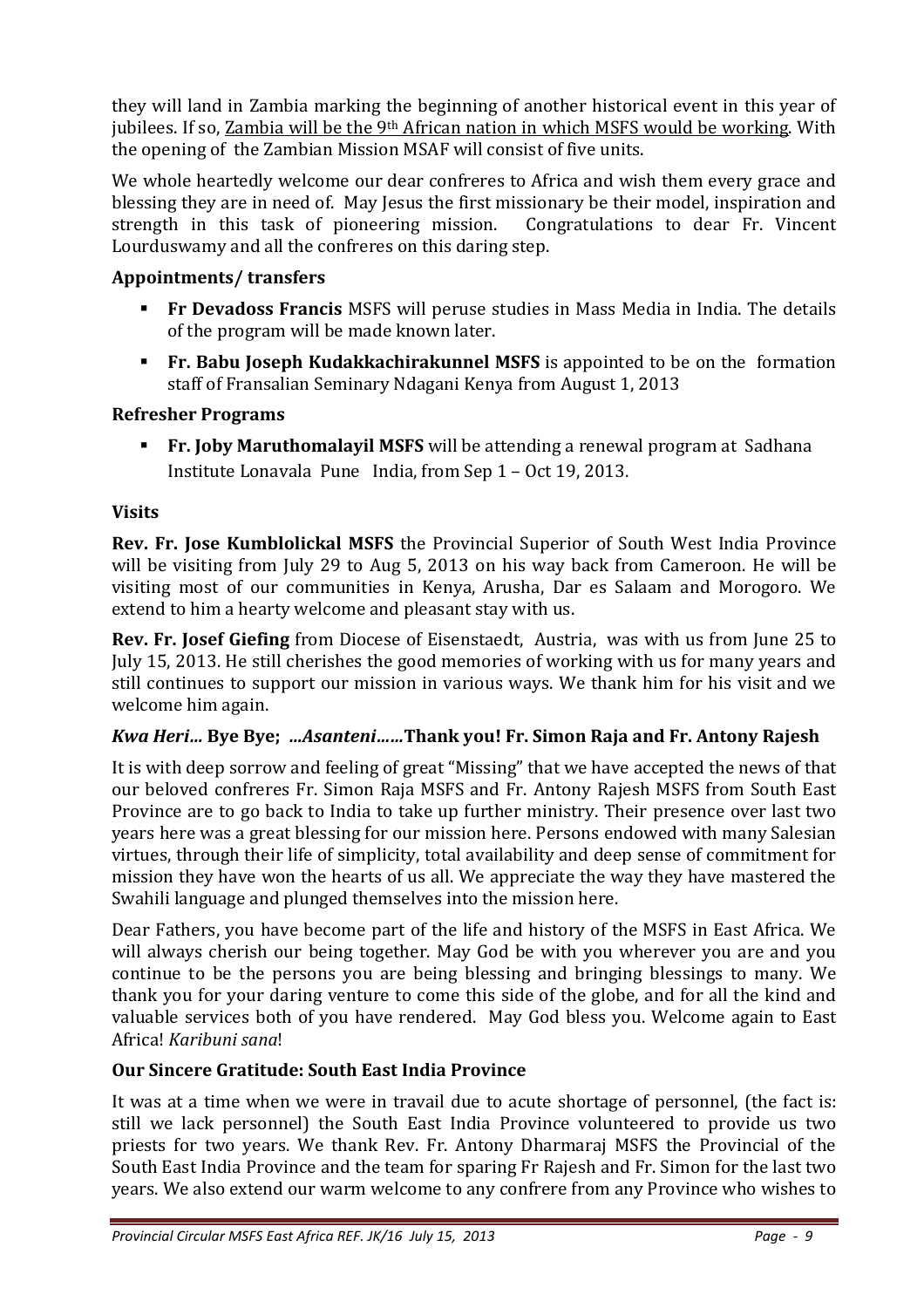share in our mission in East Africa. It would be great blessing for us to have some more confreres here as the harvest is plenty and the labourers here are very few. *Karibuni sana*! Most welcome.

## *Kwa Heri…* **Good-bye ;** *Asante…***Thank you! Fr. Mathew Pallichankudy MSFS**

After one and a half years of generous services at Lumen Christi Institute, Arusha, Rev. Fr.Mathew Pallichankudy MSFS from Southern African Region is returning to the Region on Aug 12, 2013. Despite his ill-health he found time and means to avail himself to share in the mission of LCI. We thank the Southern African Region and the North East India Province for their generous support for the cause of LCI from the very beginning. We wish dear Fr. Mathew every blessing you are in need of. Welcome again to East Africa.

## **Hearty Welcome to Fr. Babu Joseph Kudakkachirakunnel MSFS**

It is with great enthusiasm and with a sense of relief we accord a warm welcome to Rev. Fr. Babu Joseph Kudakkachirakunnel MSFS to East Africa. Fr. Babu from the North East India Province was hitherto working in Southern African Region. He landed in Dar es Salaam on June 22, 2013 and right now he is attending Swahili Language course at LCI. From August, 1 2013 he will join the formation team of Fransalian Seminary Ndagani, Kenya. We wish Fr. Babu all the best and a graceful time in East Africa.

## **Mozambique Mission: In the process of being raised to a Delegation**

The Provincial Administration of Nagpur Province had made the request to the Superior General to raise Mozambique Mission to a Delegation under the Jurisdiction of the Province of Nagpur. The proposal was approved and the procedures were initiated. The General Council meeting held from 15th May 2013 has decided to raise Mozambique a delegation of the Province. Decree of the Superior General is yet to come. This is however a daring and decisive step that would trigger the further mission planning and development of our presence and apostolate in Mozambique. Hearty Congratulations to the Province of Nagpur and very specially those in Mozambique.

## **Change of residence: Fr. Thomas Chozhithara MSFS**

In order to be able to intensify the academic pursuit, from the Middle of August, Fr. Thomas Chozhithara MSFS will be changing his residence from Undorf Parish to the Seminary in Munich. So far he was been rendering pastoral service in the Parish of Undorf the along with his studies. His new Address will be:

P. Thomas Chozhithara Varghese MSFS Herzogliches Georgianum Professor-Huber-Platz 1 80539 München, Germany Tel +49 89 286 20 288; Mob: +49 175 876 694 9

Dear Fr. Thomas we wish you a very conducive time and all the best for the studies.

#### **Prayers Requested:**

#### *Sick and suffering*

- o **Fr. Raison Kaduvakuzhiyil** MSFS (South West India Province) is suffering from Cancer in the brain. He is undergoing Chemotherapy in Bangalore.
- o **Fr. James Manjackal MSFS** (South West India Province) is steadily improving from the situation of the paralysis of the muscles.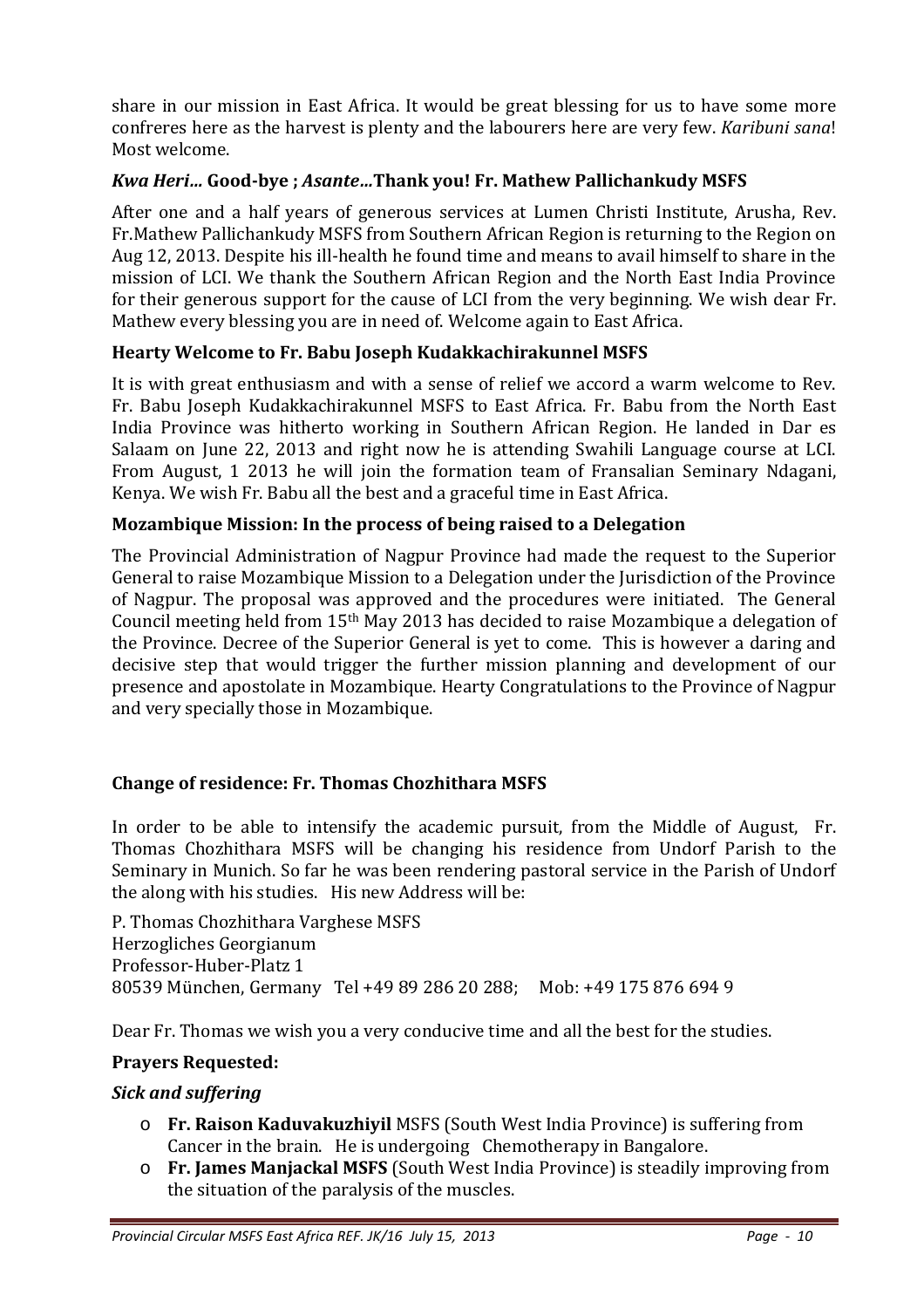- o **Fr. Joseph Thayil MSFS** (South West India Province) is undergoing further treatment for the fluid formation in his stomach.
- **Mr. S. Antonysamy** the father of our confrere Fr. Sebastian Antonysamy, was suffering from pain on the knees and has now undergone an operation.
- **Mrs. Savariammal**, the beloved mother of our confrere Fr. David Soosai, is rather critical due to old age related illnesses.
- **Mr. Paul Cruz** the elder brother of our confrere Fr. Stephen Ubadesi, was sometime back attacked by some unknown persons and was admitted in hospital CMC Vellore with multiple fractures on legs and has now undergone a few operations. Still he is not in a position to move well.
- **Mr. Savarimuthu S**. the father of our confrere Fr. Stephen Ubadesi, was in hospital due to illness of rheumatisms and malfunctioning of kidney. Now is he is steadily improving.
- **Mr. Saji** the elder brother of our confrere Fr. Gijo Panamattathil MSFS had a fall and now he is recuperating after the operation.

## *Called to Eternal Glory*

o **Mr. Thomas Paicatt** (65), elder brother of Fr. Simon Paicatt MSFS (Provincial of Vizag Province), passed away on June 15, 2013.

*May God grant him Eternal Rest! Amen* 

# **My Tentative Programs:**

## **July**

- 15 Meeting with Regional Commissioner Morogoro
- 16 Travel to Bukene
- 18 Priestly Ordination and Diaconate Ordination Bukene
- 19-20 Ipuli
- 21 Thanksgiving Mass in Bukene; Evening to Mwakata
- 22-23 Mwanza
- 24-25 Dar es Salaam
- 26-28 Arusha
- 29-31 Moro, Dar es Salaam

# **August**

- 1-5 Moro, Dar es Salaam, with Fr. Jose Kumblolickal MSFS
- 6 20 With confreres from Pune
- 7-13 To TAKA
- 11 Hija in Kategille Itaga, Tabora
- 14-15 Arusha
- 16 Morning To Nairobi
- 16-23 Kenya
- 30-31 Apostolic Community Meeting Morogoro

Beloved Confreres,

We have all received the *Call of the General Chapter*. The message challenges us regarding our true identity as Fransalians, the quality of our commitment, the manner of our being priests, religious and missionaries. It is very easy to tread the already trodden paths –